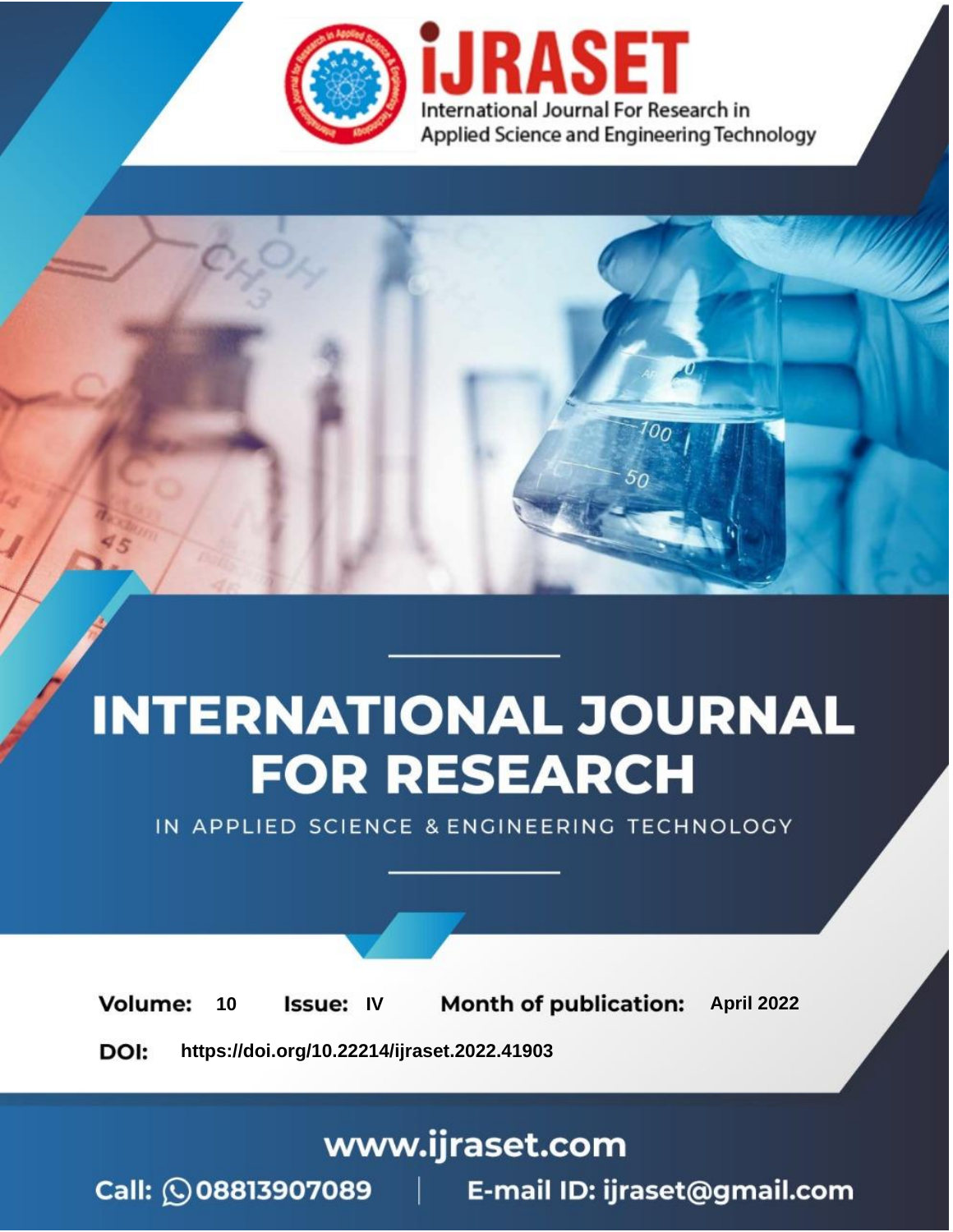

### **Media Linguistics and Its Role in The Language of Modern Mass Media**

Khodjayorov Malik Berdimurodovich *Dean of English philology faculty in Karshi state university*

*Abstract: The study of media text led to the allocation of a new section of linguistics. Medialinguistics studies the language of mass communication and media speech. Modern foreign studies speak of linguistic imperialism and the English-speaking influence on the world media. Stylistic aspects of media speech in media linguistics has an important role for the expression of opinion and evaluation in information and analytical texts is played by ideologically-modal vocabulary. The article considers this influence on the example of the Uzbek media.* 

*Keywords: media linguistics, mass media language, mass communication, world view, linguistic imperialism.* 

#### **I. INTRODUCTION**

Nowadays we live in a global world that is characterized by a high degree of information. The basic aspect of media linguistics as a new systematic approach to the study of the media language is due to the fact that media texts are today, one of the most common forms of language existence. Rapid development of traditional media: print, radio, television, the emergence of new computer information technology, the globalization. Moreover, with the dynamic growth in the number of TV channels, radio stations, online versions of printed publications and the emergence of online publications, a global information space has emerged, which modern Western and domestic researchers consider as a special specific area of language functioning. By the end of the 20th century, media linguistics, as a new independent direction in the study of the language of the media, confidently declared itself. The subject of the new discipline was the study of the language of mass communication, the language of mass media. It is this new branch of linguistics that makes it possible to train a competent specialist of the modern level. If for traditional linguistics the key concept was a verbal text with integrity and coherence, then the media text uses not only the verbal level, but also any other signs. Thus, the mass media discourse combines the verbal and extralinguistic components into one whole.

#### **II. METHODOLOGY**

The modern Dutch scientist T. van Dijk speaks about the expansion of the concept of discourse, about the need to include in it such factors of the speech situation as the social context, which gives an idea of the participants in communication and their characteristics; features of production, dissemination and perception of information, cultural and ideological background, etc. French sociologist A. Mol in the late 70s of the XX century, predicted that with the advent of mass media, attitudes towards the cultural heritage of society will change. Even the basic system of education, accepted in society, also ceases to play its former role. Much more important for the average person is not the amount of knowledge acquired in the family, school or college, but what he hears on the radio, sees on TV or in the movies, reads in a poster or newspaper, learns from conversations with colleagues and neighbors. Thus, the former more or less integral system of knowledge and values, which constituted the worldview and structure of the personality, is replaced by a set of changeable attitudes, which are constantly influenced by the mass media. This means that the whole structure of spiritual life is changing, in which the newest media perform the dominant function: the Internet with its social networks, forums and blogs, television, radio, cinema and the press (and we arrange them in order of decreasing importance. "Screen culture", created on the basis of computer-space technologies for processing and transmitting information, is becoming the leading means of forming a picture of the world. Its internationality, the absence of language barriers erases national-state borders and forms a single global information space. The written verbal component can be supplemented by oral speech, a video sequence with musical accompaniment, animation, etc. All this allows both any text and any program to be multi-valued and manageable (the text and the "picture" can complement, or even carry the opposite or false information - interpretation, commentary, policy of double standards). Thus, instead of an unambiguous and unidirectional flow of information, the media discourse was enriched and at the same time began to influence the flow and content of spiritual processes, the acquisition of forms of knowledge. The images and interpretations replicated by the mass media, the global *clichédness* of news texts require a specialist to be able to reflect events in various formats and see information picture of the world in dynamics and at the same time in a logical and stable order of structural and thematic connections.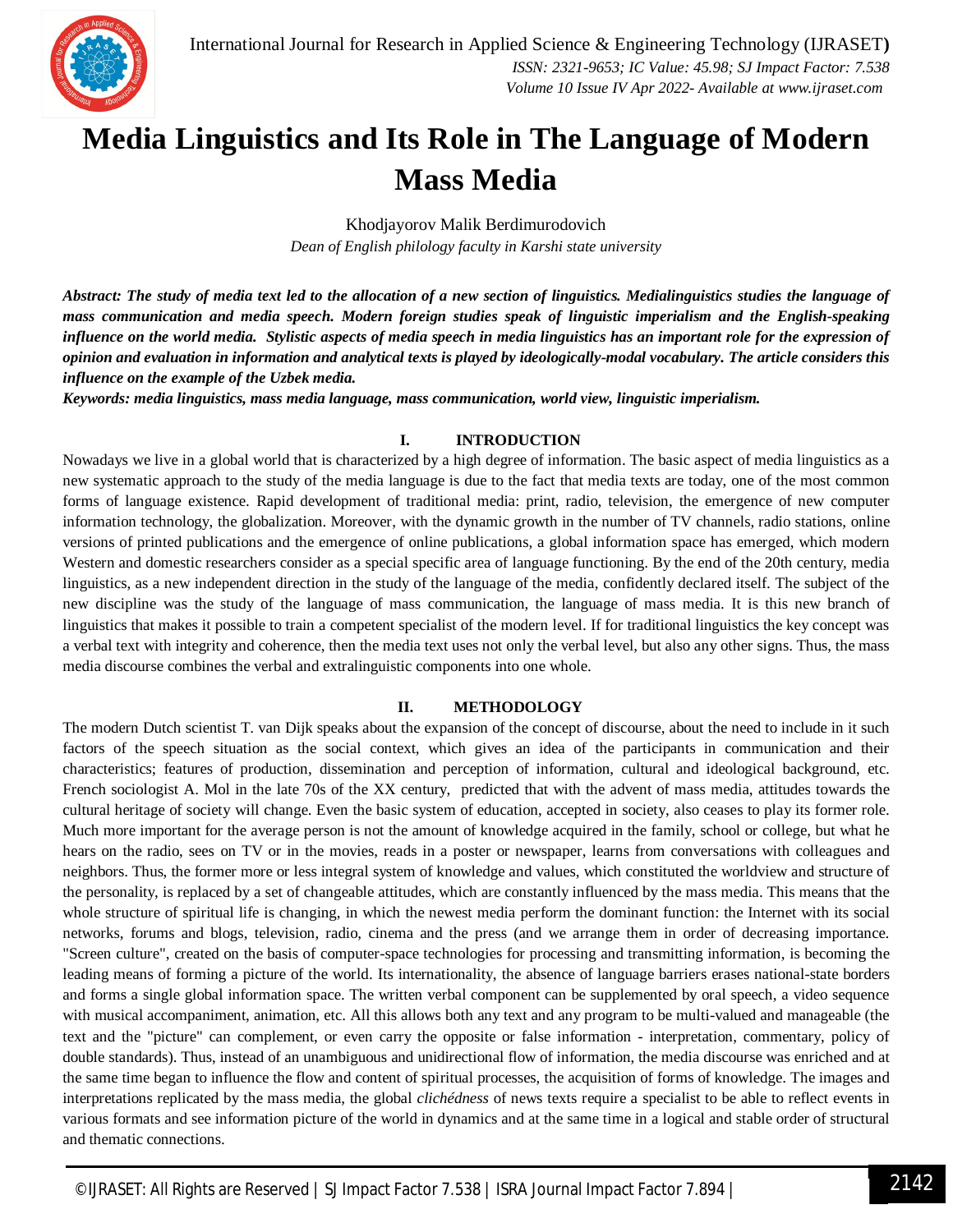

#### International Journal for Research in Applied Science & Engineering Technology (IJRASET**)**

 *ISSN: 2321-9653; IC Value: 45.98; SJ Impact Factor: 7.538 Volume 10 Issue IV Apr 2022- Available at www.ijraset.com*

The national and cultural specificity of the organization of the information space, which must be mastered, is manifested not only at the level of content. Comparison of domestic and English-language media (USA, UK) allows us to see both similarities in the selection of topics and differences, to get acquainted with the priorities of the Uzbek media market. The specialist must comment, create a certain information environment. The well-known Italian journalist J. Chiesa wrote: "The facts are nothing more than a background, the main thing is a commentary."[5] Another contemporary media researcher, Professor O. Boyd-Barret, defines media imperialism as a situation in which the ownership, structure, distribution, and content of the media in a given country are significantly influenced by other, more developed countries in terms of media economics. And this impact is asymmetric, disproportionate and unidirectional. [1:251]. Media linguistics allows you to study what is the mechanism of media interpretation of events, what linguistic technologies are used to create media images. Taking into account the interaction of languages and cultures in the era of globalization, familiarity with the concept of linguistic imperialism expands the traditional scope of language learning as a tool of a specialist. English linguist R. Phillipson back in the early 90s. in his work, he cited the words of the British Foreign Secretary that "one of the main strategic tasks for the current period, he considers the replacement of the Russian language in the educational systems of Eastern European countries with English." [8:11] The expansion of the English language, especially among the youth , in Internet communication, there is no doubt, but let's not forget that R. Phillipson points out that the "global dominance" of the English language is mainly due to socio-economic and political reasons, as well as the promotion of the national interests of the most powerful language-speaking countries - the USA and Great Britain [8:10].

#### **III. FINDINGS AND DISCUSSION**

Thus, even Western scholars note that this process is accompanied by a reduction in the share of the national media product in the domestic market. Thus, media linguistics teaches to evaluate the general language situation in the media. The powerful influence of the Anglo-American mass media at the language level is noticeable to everyone, primarily at the level of vocabulary, and many works of Uzbek linguists are devoted to the problem of English borrowings. But a significant number of media texts use this vocabulary unmotivated, which is often perceived as an alien inclusion that sometimes violates the general perception. Accounting for the addressee of mass communication, forecasting his reactions to either an incomprehensible or even annoying word is necessary. The new virtual environment for text communication creates many of its own media streams that actively influence language processes. Thus, one cannot but agree with the opinion of T.G. Dobrosklonskaya: "Along with the verbal and media level, the most important component of the media language is the conceptual or cognitive-ideological level. Indeed, it is the language of the media that is the code, that universal sign system, with the help of which a picture of the surrounding world is formed in the individual and mass consciousness. Specialists in media psychology admit that today the perception of the environment by a person world to a very large extent depends on how the media present this world. Not having our own experience of a huge number of events taking place in the world, we are forced to build our knowledge of the surrounding reality on media reconstructions and interpretations, which, by their very nature, are ideological and culturally specific" [3:10]. Thus, media linguistics expands our understanding of the possibilities of using the language and becomes a new paradigm in its study, which will reveal both the role and means of the language of the media, which actively influence the formation of public consciousness. The protection of the Uzbek language and the preservation of national culture should be one of the tasks of every specialist in the humanities, regardless of the specifics of the profession. The concept of a single information space, a new virtual territory without state borders, helps to present a holistic information picture of the world in dynamics, using such terms as information environment, information field, infosphere, media sphere, media landscape, media discourse. These complex and multifaceted processes require the development of new paradigms for studying the language of the media.

The concept of a media text as a volumetric multi-level phenomenon is supplemented by a stable system of parameters that allows giving an extremely accurate description of a particular media text in terms of its product features, distribution channel, and language-format features. The named system includes such essential parameters as:

- *1)* Method of text production (author's-collegial);
- *2)* Form of creation (oral-written);
- *3)* Form of reproduction (oral-written);
- *4)* Distribution channel (media: print, radio, television, Internet). The entire range of text processing methods is used for studying mass-media texts: from traditional methods of system and content analysis to discourse, sociolinguistic, and cultural analysis. This extensive methodological base is mainly due to the interdisciplinary nature of media language research. Indeed, mass media texts are studied today from various disciplines – linguistics, sociology, psychology, stylistics, cultural The functional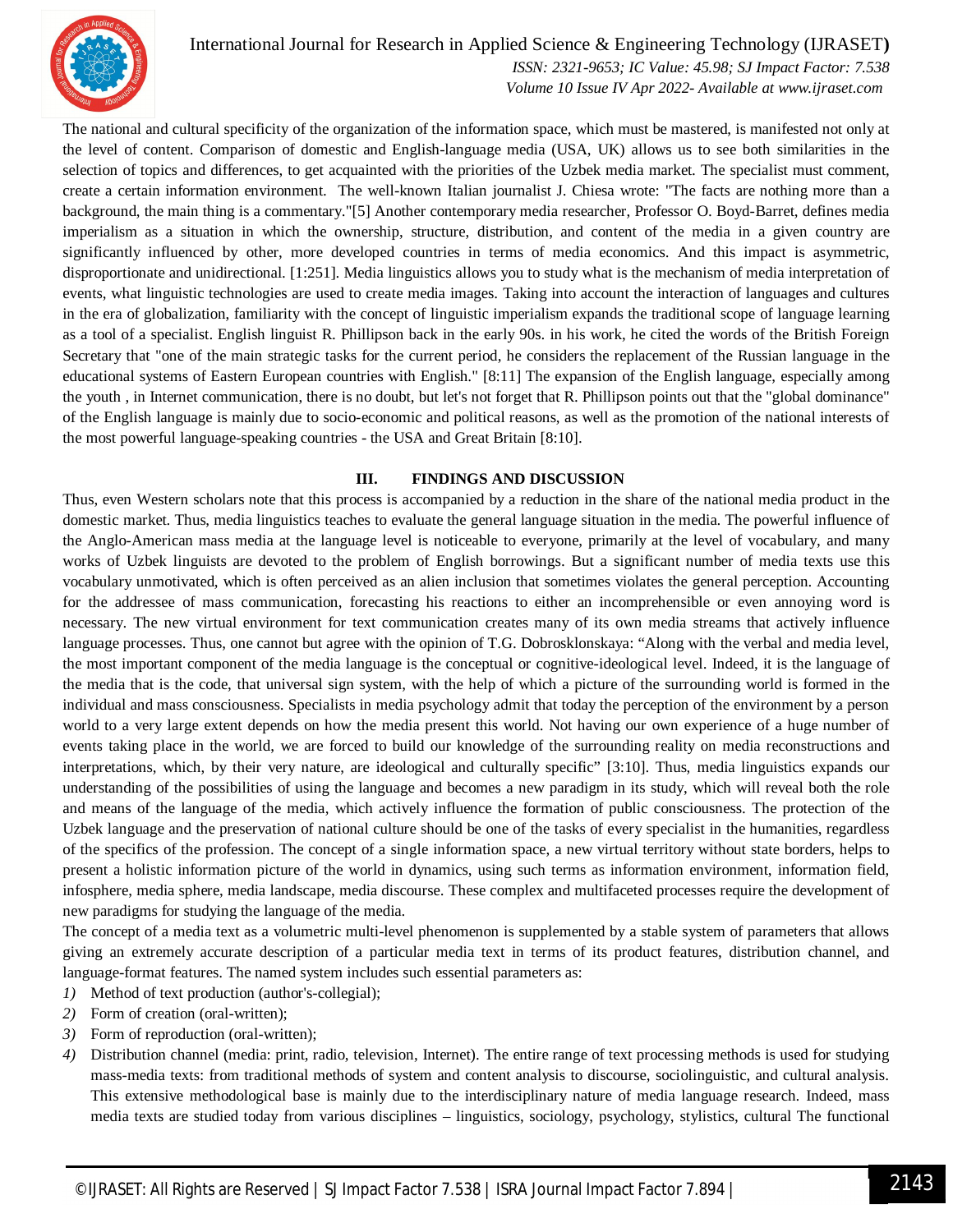

#### International Journal for Research in Applied Science & Engineering Technology (IJRASET**)**

 *ISSN: 2321-9653; IC Value: 45.98; SJ Impact Factor: 7.538 Volume 10 Issue IV Apr 2022- Available at www.ijraset.com*

and stylistic aspect of media speech in media linguistics The theoretical basis of the concept of media language is a systematic study of a stable range of issues related to the use of language in the field of mass communication, such as:

- *a)* What effect does mass communication have on the ratio of oral and written speech, how does the mass nature of the message affect the movement of the language norm,
- *b)* What is the language of mass media in terms of functional and stylistic differentiation,
- *c)* What are the criteria for the typological classification of media texts,
- *d)* What are the specifics of the languages of specific media newspapers, magazine press, radio, television, the Internet, as well as the languages of the so-called media-conditioned systems - advertising and public relations, studies, political science, and intercultural communication.

The integration of various methods of analyzing media texts within the framework of media linguistics allows obtaining a comprehensive idea of the real properties of a media speech, its style, features of influence on individual and mass consciousness, on the ways of verbal and media levels interaction, on ideological modality, on the role of culturally significant components. Among the most effective and common methods of studying media speech are the following:

- Firstly, a whole group of methods of linguistic analysis, allowing to identify the basic properties and characteristics of the text at various language levels: lexical, syntagmatic (compatibility), stylistic (the use of tropes, comparisons, metaphors, and other stylistic devices), sociolinguistic.
- A method of content analysis based on a statistical calculation of specially selected text units.
- The method of discourse analysis, based on the concept of discourse and allowing to trace the relationship between the linguistic and extralinguistic side of the text.
- The method of critical linguistics (or rhetorical criticism), allowing to reveal the hidden political and ideological component of the media text. As shown by the analysis of specific material – English news texts in the press, on radio and television, with some stylistic differences due to the technical and format capabilities of individual media, at the level of syntagmatic, all the basic features of the news text are preserved. At the same time, each of the features reflects a particular essential quality of the news text, such as its dynamism, informative content, and the desire for objectivity and a neutral style of presentation. The description of linguacultural and informational processes using the socio-economic term imperialism, which has certain negative connotations, allows us to emphasize their aggressive and offensive nature. Indeed, the expansion of the sphere of influence of the English language in the world information space significantly increases its impact on other languages, which in particular is manifested in a large number of English-language borrowings. In turn, the expansion of English-language mass culture is inevitably accompanied by a reduction in the share of the national media product in the domestic market. If some countries, for example, France, try to somehow control the English-speaking influence by introducing legislative restrictions, the cultural and information space of Uzbekistan continues to remain completely open. Naturally, this affects both the general language situation and the state of the internal media landscape. The functional and stylistic aspect of media speech in media linguistics of the world's information space has a huge impact on the production and distribution of words. All these complex and multifaceted processes require not only scientific understanding but also the development of new paradigms for practical research of the media language.

#### **IV. CONCLUSION**

Besides, the article examines such a question as media text as the main category of media linguistics. The media text is defined as a discrete unit of the media stream that combines the sign units of the verbal and media series. The concept of a media text as a three dimensional multi-level phenomenon allows combining such diverse types of media products as newspaper articles, radio broadcasts, television news, Internet advertising, etc. The most common methods of studying media texts are highlighted. Among them are a group of proper linguistic methods that allow us to identify the main features of the media text at different language levels-lexical, syntagmatic, stylistic, sociolinguistic. There is also the efficacy of the media texts of the following methods of research: method of content analysis, based on a statistical calculation of certain textual units; the method of discourse analysis to trace the relationship between the verbal side of the text and its extralinguistic context; a method of critical linguistics, which allows revealing a hidden ideological component of the media text; the cognitive analysis based on the study of the conceptual side and directional on the relationship of reality and its media presentation; a method of linguistic and cultural analysis aimed at identifying culturally significant components of media texts and their national and cultural specificity.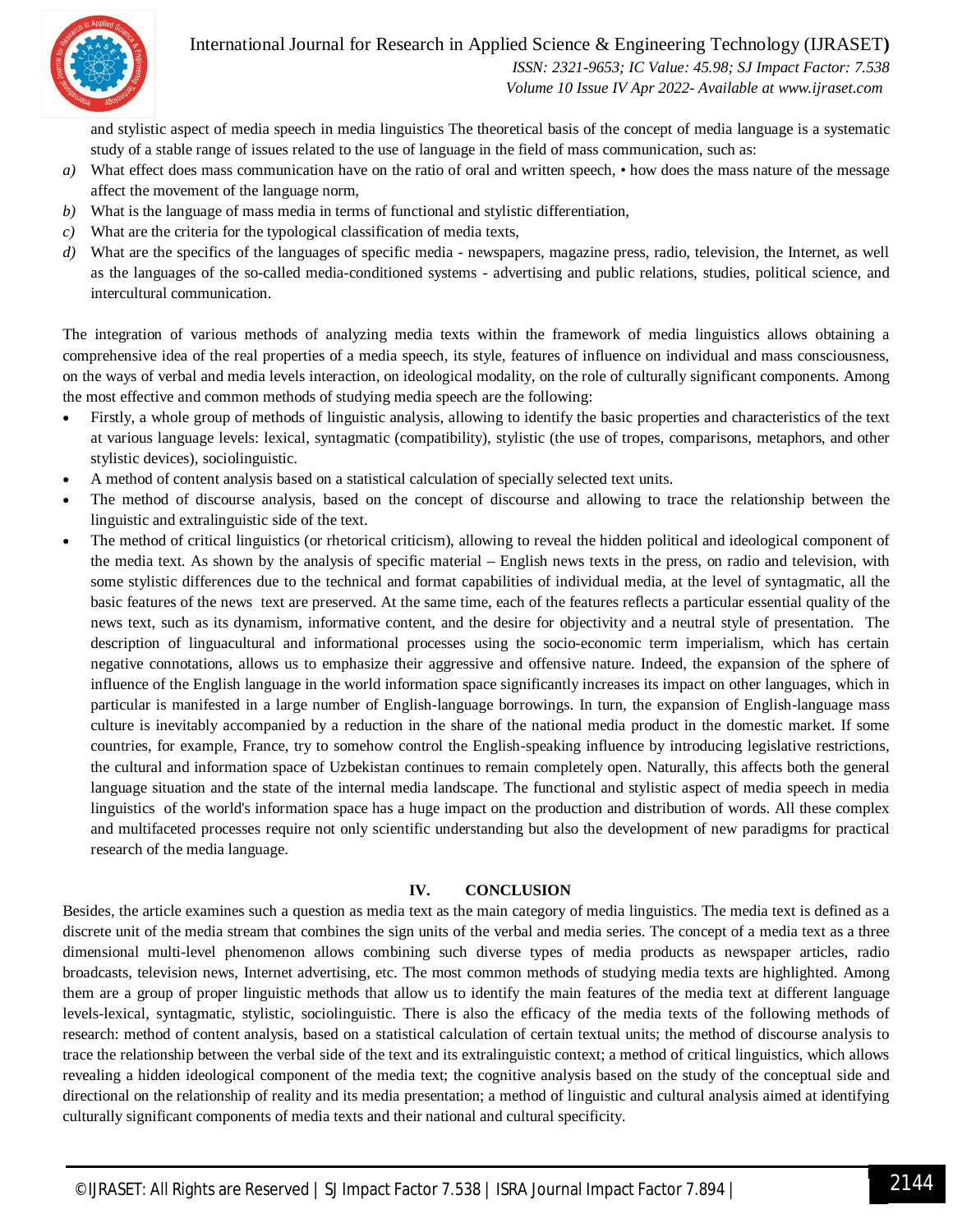



 *ISSN: 2321-9653; IC Value: 45.98; SJ Impact Factor: 7.538*

 *Volume 10 Issue IV Apr 2022- Available at www.ijraset.com*

#### **REFERENCES**

- [1] Boyd-Bаrret O. Media Imperialism: Towards an international framework for an analysis of media systems. Ch. 5 in Mass Communication and Society. London, 1997.
- [2] Дейк Теун ван. Язык. Познание. Коммуникация. Б.: БГК им. И. А. Бодуэна де Куртенэ, 2000.
- [3] Добросклонская Т.Г. Медиалингвистика: системный подход к изучению языка СМИ: современная английская медиаречь М.: Флинта: Наука, 2008 [4] Костомаров В.Г. Языковой вкус эпохи. Анализ речевой практики массмедиа. М., 1993
- [5] Кьеза Д. Со стороны виднее // Новая газета №11 1997 г.
- [6] Лаптева О.А. Живая русская речь с телеэкрана. М., 2000
- [7] Моль А. Социодинамика культура. М., 1973
- [8] Phillipson R. Linguistic Imperialism. London, 1992 9. Язык современной публицистики // Сб.статей / По ред. Г.Я.Солганика. М., Флинта: Наука, 2005
- [9] Абдуллаев Б.Х. Ўзбeк рeклама лингвистикаси: назария ва амалиёт. Филол. фан бўйича фалс. д-ри ...дисс. Андижон, 2020. 141 б.
- [10] Дускаева Л. Р. Медиастилистика в России: традиции и перспективы // Журналистика и культура речи. 2011. № 3. C.7-25.
- [11] Имомназаров Т.А. Роман тилшунослигига кириш. Самарқанд, 2004.
- [12] Искандарова Ш. Ўзбек нутқи одатининг мулоқот шакллари. Филол.фан.номз...дис. Самарқанд, 1993.
- [13] Казак М.Ю. Специфика современного медиатекста. // Лингвистика речи. Медиастилистика: кол. моногр., посвящ. 80-летию проф. Г.Я. Солганика. Москва: 2012.
- [14] Лутовинова О.В. Гипертекст: понятие, основные характеристики, возможные подходы к лингвистическому анализу. // Известия. ВГПУ, 2009. № [https://cyberleninka.ru/article/n/gipertekst]
- [15] Маҳмудова У.У. Реклама матнлари таржимасининг лингвомаданий ва услубий жиҳатлари. Филол. фан бўйича фалс. д-ри ...дисс. Самарқанд, 2021. Б.14.
- [16] Медиалингвистика. Вып. 6. Язык в координатах массмедиа: матер. II Междунар. науч.практ. конф. / отв. ред. А. А. Малышев. Санкт-Петербург, 2017. 334 с.
- [17] Муратова Н. Журналистикада медиа ваахборотсаводхонлиги. Тошкент: Baktriapress, 2019.
- [18] Шаҳобиддинова Ш. Креолизация матнни психолингвистик шакллантириш усули сифатида // Хорижий тилларни ўрганиш тарихи, бугуни ва истиқболи. Ҳудудий илмийамалий анжуман материаллари. Андижон, 2016. Б.34-35.